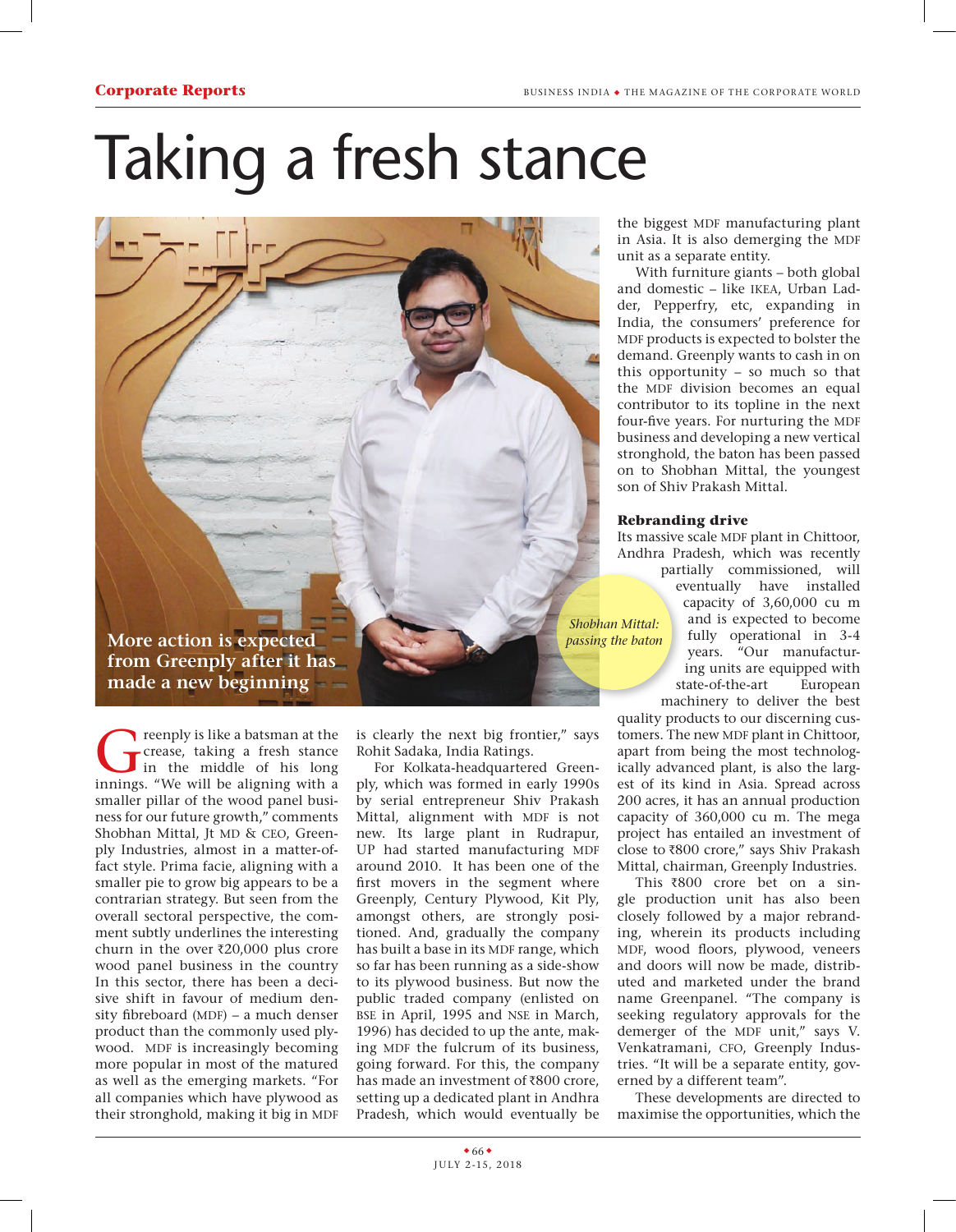company is expecting in the MDF segment. "I would not say that we find ourselves at an inflection point," underlines Shobhan Mittal. "We are enhancing our presence in a segment where we have considerable experience and a modest market share. In the recent years, we have been considered as a strong plywood producer with rooting in MDF business. Now, we would like to be known as a strong MDF producer as well in the years ahead". The Indian the wood panel market is currently estimated to be  $\bar{\tau}$ 25,000 crore, of whichplywood alone accounts for  $\bar{x}$ 18,000 crore. Laminate offerings are broadly in the range of  $\bar{\tau}4,000$  crore, while MDF domestic business is estimated in the range of  $\bar{\tau}2,000$  crore. While the unorganised segment controls 75 per cent of the business, the rest is in the hands of leading players like Greenply, Century Plywood, Greenlam, etc. But post-GST, most believe that the share of the organised segment would shoot up significantly. In a specialised section like laminates, the organised players already have a 60 per cent share of the pie.

While MDF is a small pie of the overall ₹20,000 crore wood panel business, it is expected to grow exponentially. "There are three categories of plywood, which are broadly used for commercial and residential usage – premium, mid-category and lower segment. MDF with their cost advantages and robust durability are expected to replace lower segment plywood. In many matured economies, they have already developed a huge edge over other segments accounting for over 50 per cent of wood panel market," observes Amarjeet S. Maurya, equity researcher, Angel Broking. In terms of pricing comparison between MDF and the lower segment of plywoods, the former is estimated to be cheaper than the latter by 20-30 per cent. Venkatramani points out that MDF is a high margin business. "In the plywood business, the margin is normally to the tune of 10 per cent. In MDF, it is slightly lower than 30 per cent. It's a big difference, even as the one-time cost of setting up a MDF manufacturing unit is higher than a plywood unit," he says.

## **Equal footing for MDF**

Market analysts agree that Greenply,



**Shiv Mittal: MDF** to contribute more

is at the forefront of the expanding MDF business, which has been further consolidated by the setting up of the  $\bar{R}800$  crore plant. Though there is a larger realisation within the industry that MDF is the next big frontier, only a handful of players have made the moves to create a production base. "There aren't too many players, who have gone to the extent of investing in creating Greenfield production

units," says Rohit Sadaka. "It's capexintensive and, apart from Greenply, only Century Plywood, Balaji Action Buildwell and Rushil Décor have set up their units. Others are still in the planning process. Among these, Greenply's unit is the biggest and it can deliver a huge advantage to them going ahead as demand for MDF has been consistently (9-10 per cent) outpacing the demand for plywood (7 per cent) in the domestic market".

Century Ply too has set up a large unit in Punjab, with an annual capacity of around 200,000 cu m at an estimated investment of over  $\overline{300}$  crore. "The present consumption volume of MDF in the domestic market is about 600,000 cu m and, with a low domestic production capacity at present, about 180,000 cu m is imported every year. So, those who are setting up large capacity units, will reap rich dividends in a growing market," adds Sadaka. The gradual addition of MDF strength, would propel the fortunes of Greenply for the year ending March 2018, which had reported a topline of over  $\bar{x}$ 1,650 crore at the end of March 2018 fiscal. "gil has added a new MDF plant in Andhra Pradesh,